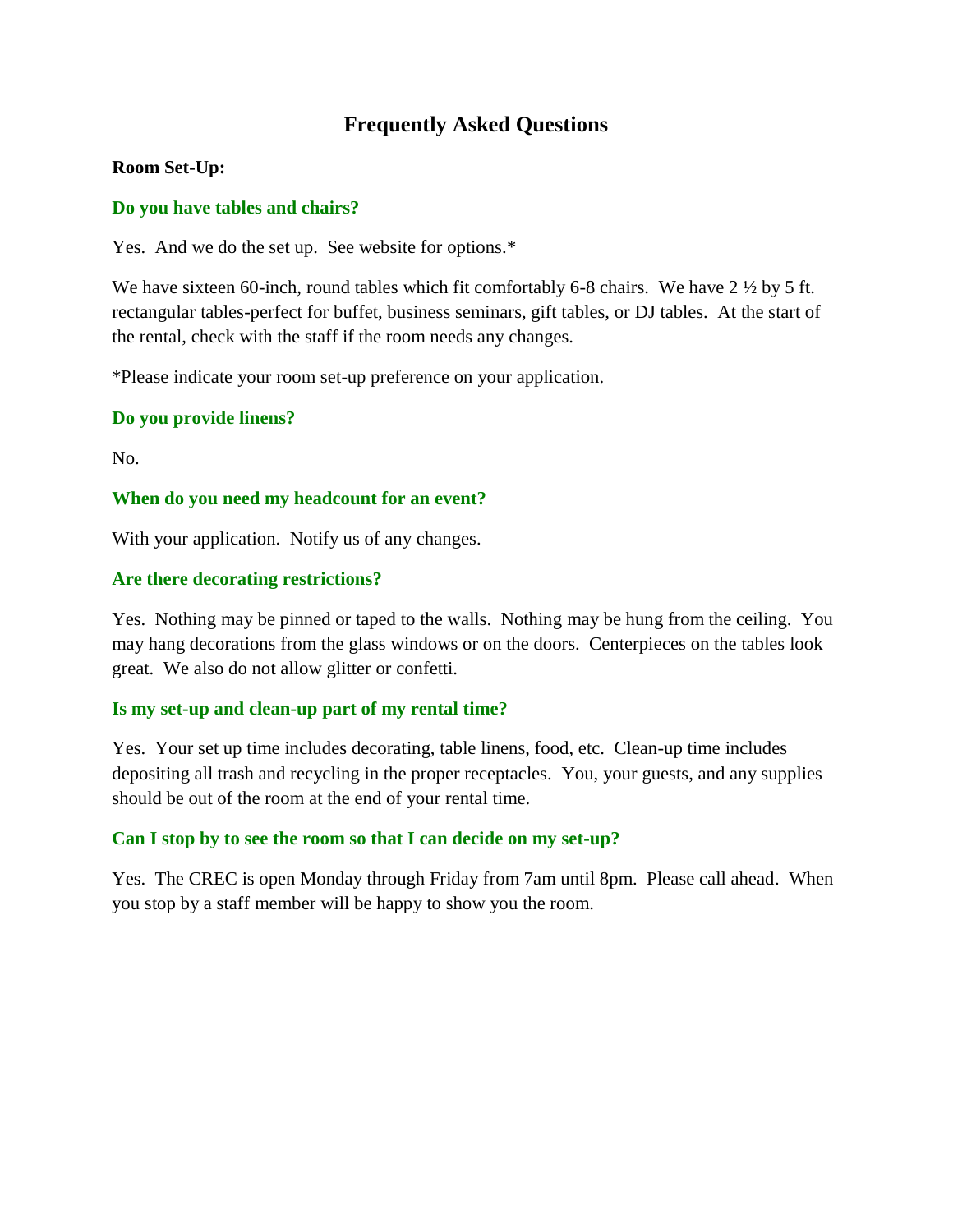# **Rental Time:**

# **Do you have any rentals that are outside the hours listed on the application?**

Yes. Depending on the event and staff availability, we are willing to rent as late as 11pm. Please contact us if you are interested in other time availability.

# **What is the minimum rental time?**

One-hour. On weekends, the multi-purpose room requires a 3-hour minimum rental.

# **Can I arrive earlier than my rental time?**

Only if you have made prior arrangements with our Rental Team. We plan the staff schedule and cleaning around your rental time. Please submit your application with the exact times you expect to be in the rooms.

Please see **set-up** section for more detail.

# **What if I see that my party might go longer than planned?**

Please inform the staff as soon as you would like to stay past your rented time. They may or may not be able to accommodate you, depending on staff availability and other events.

Please plan to be out at the time indicated on your rental agreement.

# **If my party runs over the rental time, will I be billed for additional time?**

Yes. We will bill your account and send you an invoice.